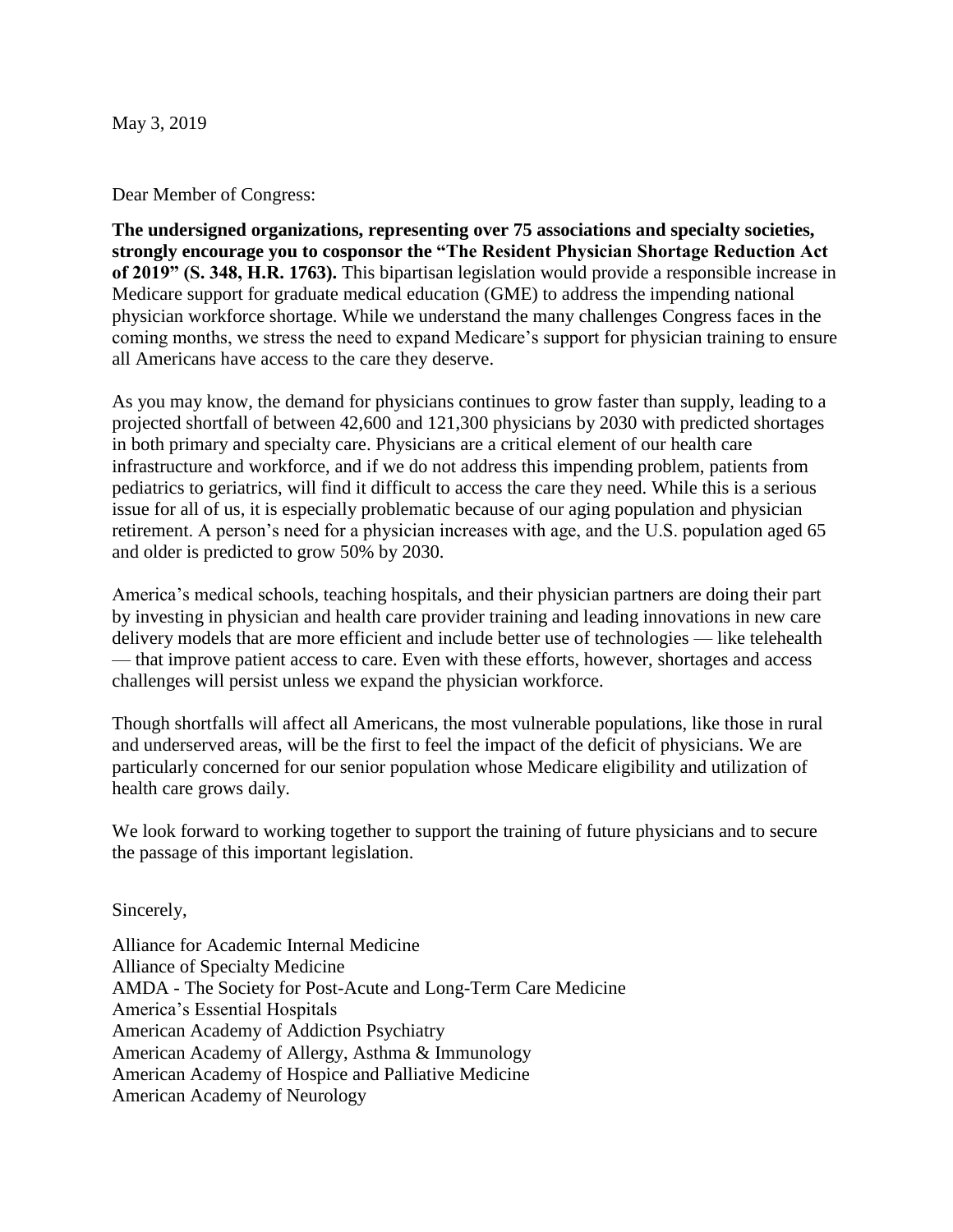American Academy of Ophthalmology American Academy of Otolaryngology - Head and Neck Surgery American Academy of Physical Medicine and Rehabilitation American Academy of Sleep Medicine American Association for Anatomy American Association for Geriatric Psychiatry American Association of Chairs of Departments of Psychiatry American Association of Child and Adolescent Psychiatry American Association of Colleges of Osteopathic Medicine American Association of Hip and Knee Surgeons American Association of Neurological Surgeons American Association of Orthopaedic Surgeons American Board of Medical Specialties American College of Academic Addiction Medicine American College of Cardiology American College of Clinical Pharmacology® American College of Obstetricians and Gynecologists American College of Osteopathic Internists American College of Physicians American College of Radiology American College of Surgeons American Gastroenterological Association American Geriatrics Society American Orthopaedic Association American Osteopathic Association American Psychiatric Association American Society for Clinical Pathology American Society for Reproductive Medicine American Society of Addiction Medicine American Society of Anesthesiologists American Society of Breast Surgeons American Society of Echocardiography American Society of Hematology American Society of Plastic Surgeons American Urological Association Association of Academic Chairs of Emergency Medicine Association of Academic Physiatrists Association of American Medical Colleges Association of Directors of Medical Student Education in Psychiatry Association of Pathology Chairs Association of Professors of Dermatology Association of University Professors of Ophthalmology Catholic Health Association of the United States Children's Hospital Association College of American Pathologists Congress of Neurological Surgeons